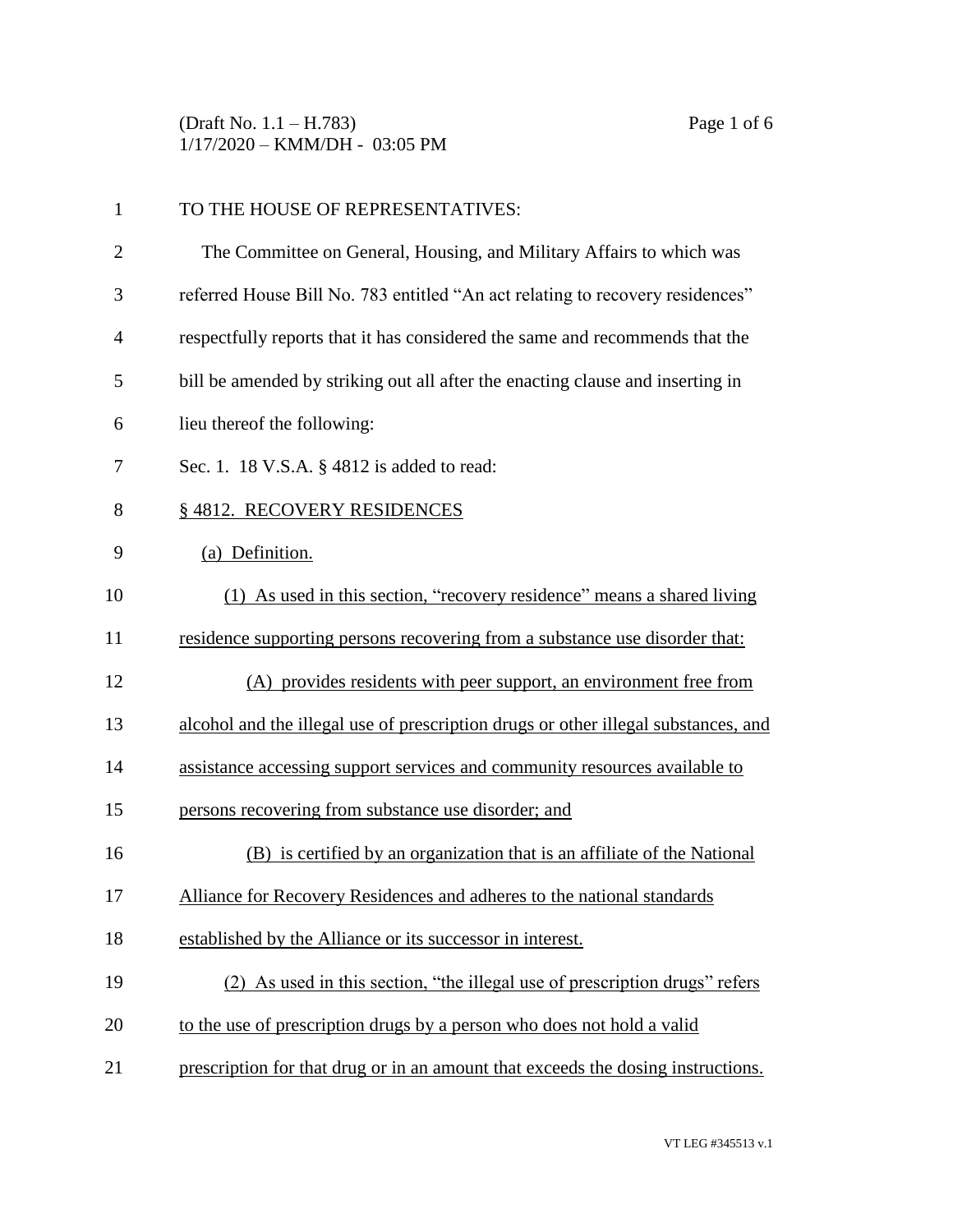## (Draft No. 1.1 – H.783) Page 2 of 6 1/17/2020 – KMM/DH - 03:05 PM

| $\mathbf{1}$   | (b) Voluntary arrangement. The decision to live in a recovery residence          |  |  |
|----------------|----------------------------------------------------------------------------------|--|--|
| $\overline{2}$ | shall be voluntary and shall not be required or mandated by any private or       |  |  |
| 3              | public entity or individual. The State shall not subject any individual to       |  |  |
| $\overline{4}$ | incarceration, penalty, or sanction based solely on temporary removal or         |  |  |
| 5              | termination from a recovery residence.                                           |  |  |
| 6              | (c) Compliance.                                                                  |  |  |
| 7              | (1) Residential rental agreement. Upon admission to a recovery                   |  |  |
| 8              | residence, the operator of the residence and the resident, with or without a     |  |  |
| 9              | support person present, shall develop a written agreement signed by both         |  |  |
| 10             | parties which may be amended as deemed necessary and appropriate by the          |  |  |
| 11             | parties and which includes, at a minimum, the following terms:                   |  |  |
| 12             | (A) the recovery residence's rules, a statement that the signatories             |  |  |
| 13             | shall comply with the rules, and an explanation of the consequences of not       |  |  |
| 14             | complying with the rules;                                                        |  |  |
| 15             | (B) provisions covering the action that shall be taken should the                |  |  |
| 16             | resident return to the use of alcohol, illegal substances, or the illegal use of |  |  |
| 17             | prescription drugs, including information as to where the resident shall be      |  |  |
| 18             | housed in the event of a reoccurrence;                                           |  |  |
| 19             | (C) payment requirements, including any security deposit, advance,               |  |  |
| 20             | deposit, or prepaid rent, however named, and any policy regarding their return;  |  |  |
| 21             | and                                                                              |  |  |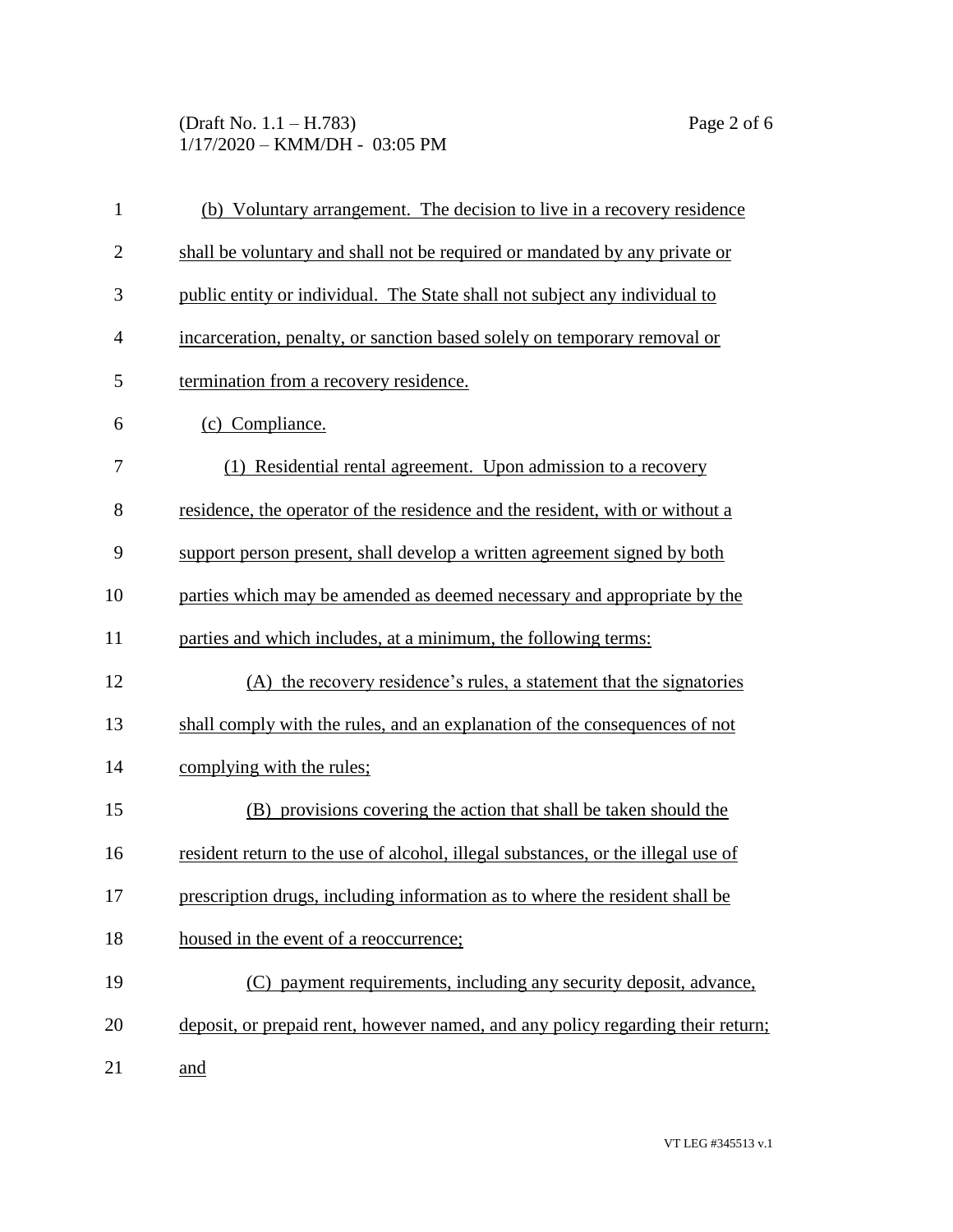## (Draft No. 1.1 – H.783) Page 3 of 6 1/17/2020 – KMM/DH - 03:05 PM

| $\mathbf{1}$   | (D) any requirements regarding advance notice of intention to leave                |  |  |
|----------------|------------------------------------------------------------------------------------|--|--|
| $\overline{2}$ | the residence.                                                                     |  |  |
| 3              | (2) Temporary removal. Notwithstanding 9 V.S.A. §§ 4463 and 4464,                  |  |  |
| $\overline{4}$ | a recovery residence shall develop policies and procedures for the removal of a    |  |  |
| 5              | resident who is under the influence of alcohol, illegal substances, or the illegal |  |  |
| 6              | use of prescription drugs or who has been engaging in violent or threatening       |  |  |
| 7              | behavior. The policies shall:                                                      |  |  |
| 8              | (A) provide written notice of the reason for temporary removal and                 |  |  |
| 9              | actions the residents shall take to either avoid temporary removal or to be        |  |  |
| 10             | readmitted after temporary removal;                                                |  |  |
| 11             | (B) provide harm reduction strategies; and                                         |  |  |
| 12             | (C) require that any action taken be consistent with the terms of the              |  |  |
| 13             | resident's most recent reoccurrence agreement unless that is not possible.         |  |  |
| 14             | (3) Termination. Notwithstanding 9 V.S.A. §§ 4467 and 4468, a                      |  |  |
| 15             | recovery residence shall have policies and procedures for removal and              |  |  |
| 16             | permanent termination of residents for violation of the policies of the recovery   |  |  |
| 17             | residence. The policies shall provide that:                                        |  |  |
| 18             | (A) the termination process shall not commence for use of alcohol,                 |  |  |
| 19             | illegal substances, or the illegal use of prescription drugs unless:               |  |  |
| 20             | (i) the resident failed to accomplish the steps required by the                    |  |  |
| 21             | temporary removal; and                                                             |  |  |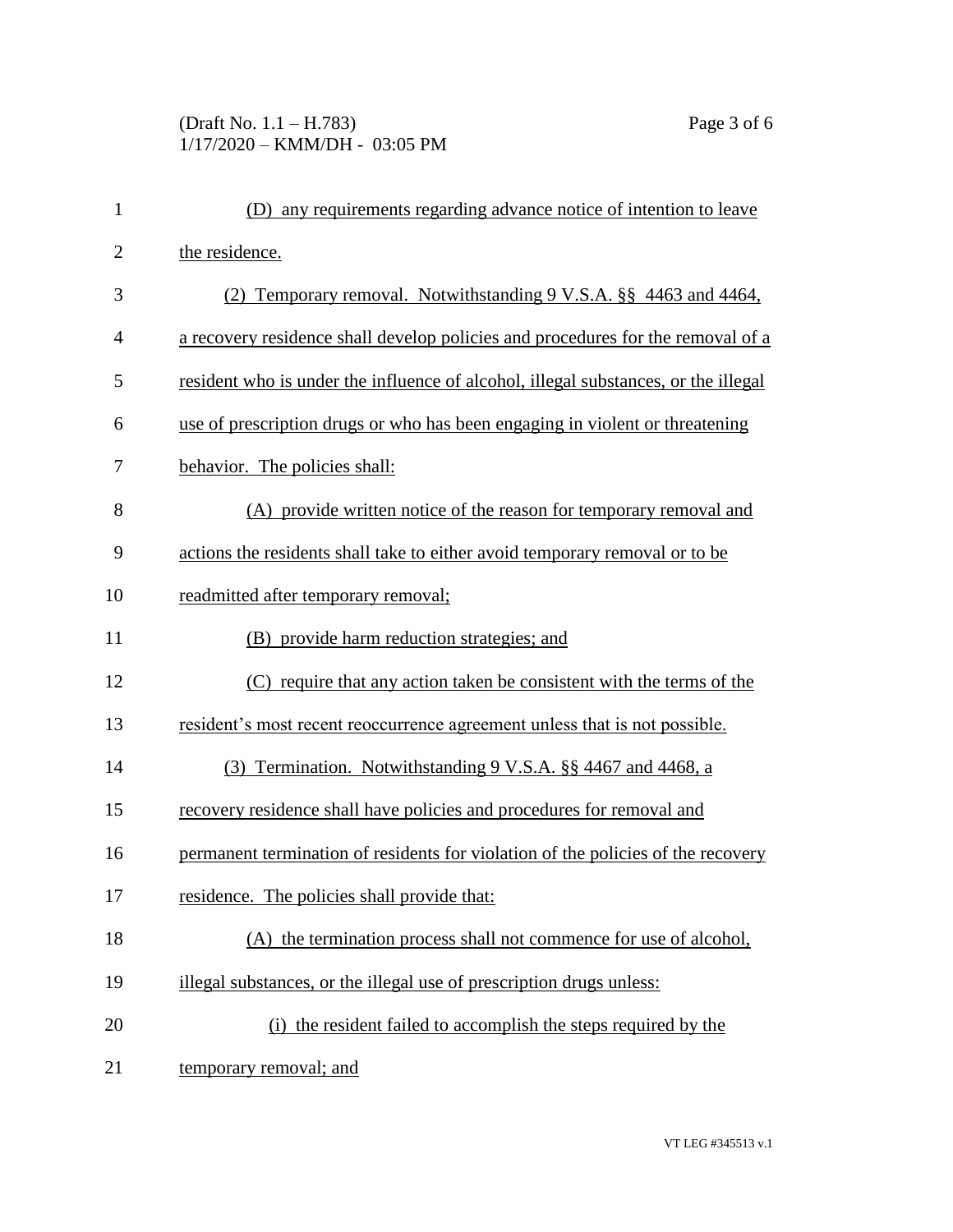#### (Draft No. 1.1 – H.783) Page 4 of 6 1/17/2020 – KMM/DH - 03:05 PM

| 1              | (ii) the operator has contemporary drug test results that have been               |  |  |
|----------------|-----------------------------------------------------------------------------------|--|--|
| $\overline{2}$ | verified by a laboratory approved by the State;                                   |  |  |
| 3              | (B) written notice of the intent to terminate shall include the reason            |  |  |
| $\overline{4}$ | for removal and termination and actions required by the resident for the          |  |  |
| 5              | resident to avoid removal;                                                        |  |  |
| 6              | (C) an internal review process shall provide:                                     |  |  |
| 7              | (i) that the decision to remove be reviewed by a person other than                |  |  |
| 8              | the original decision maker or a subordinate of the original decision maker,      |  |  |
| 9              | which could be a representative of the National Alliance for Recovery             |  |  |
| 10             | Residences or its successor in interest;                                          |  |  |
| 11             | (ii) an opportunity for the resident to present evidence as to why                |  |  |
| 12             | the resident should not be removed; and                                           |  |  |
| 13             | (iii) for prompt written notice of a final decision; and                          |  |  |
| 14             | (D) the resident is not precluded from future services solely based on            |  |  |
| 15             | reoccurrence.                                                                     |  |  |
| 16             | (4) Drug testing. A recovery residence shall have policies to ensure              |  |  |
| 17             | that:                                                                             |  |  |
| 18             | (A) drug testing is fairly implemented to ensure that a resident is not           |  |  |
| 19             | targeted for testing without a substantial reason to believe that the resident is |  |  |
| 20             | using alcohol, illegal substances, or illegally using prescription drugs; and     |  |  |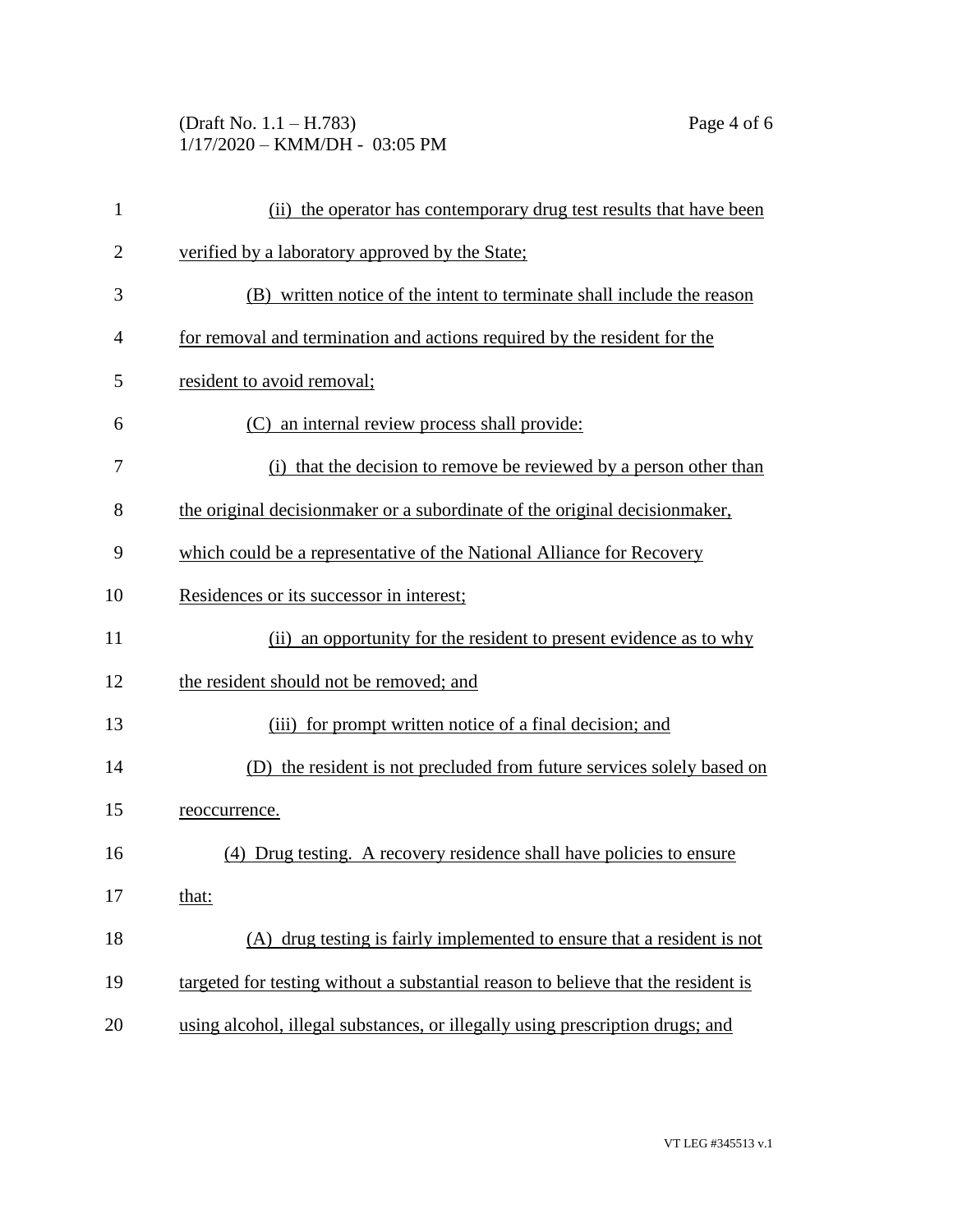## (Draft No. 1.1 – H.783) Page 5 of 6 1/17/2020 – KMM/DH - 03:05 PM

| $\mathbf{1}$   | (B) use of medication in conjunction with medication-assisted                      |  |  |
|----------------|------------------------------------------------------------------------------------|--|--|
| $\overline{2}$ | treatment as defined in section 4750 of this title shall not subject a resident to |  |  |
| 3              | temporary removal or termination.                                                  |  |  |
| $\overline{4}$ | (d) Unfair housing practices. Notwithstanding 9 V.S.A. § 4503, a recovery          |  |  |
| 5              | residence may limit housing opportunities based on gender, gender                  |  |  |
| 6              | identification, and on the basis of having one or more minor children.             |  |  |
| 7              | Sec. 2. 24 V.S.A. $\S$ 4412 is amended to read:                                    |  |  |
| 8              | § 4412. REQUIRED PROVISIONS AND PROHIBITED EFFECTS                                 |  |  |
| 9              | Notwithstanding any existing bylaw, the following land development                 |  |  |
| 10             | provisions shall apply in every municipality:                                      |  |  |
| 11             | (1) Equal treatment of housing and required provisions for affordable              |  |  |
| 12             | housing.                                                                           |  |  |
| 13             | * * *                                                                              |  |  |
| 14             | (G) A residential care home or group home to be operated under                     |  |  |
| 15             | State licensing or registration, serving not more than eight persons who have a    |  |  |
| 16             | disability as defined in 9 V.S.A. § 4501, and a recovery residence as defined in   |  |  |
| 17             | 18 V.S.A. § 4812, shall be considered by right to constitute a permitted single-   |  |  |
| 18             | family residential use of property. This subdivision (G) does not require a        |  |  |
| 19             | municipality to allow a greater number of residential care homes or group          |  |  |
| 20             | homes on a lot than the number of single-family dwellings allowed on the lot.      |  |  |
| 21             | * * *                                                                              |  |  |